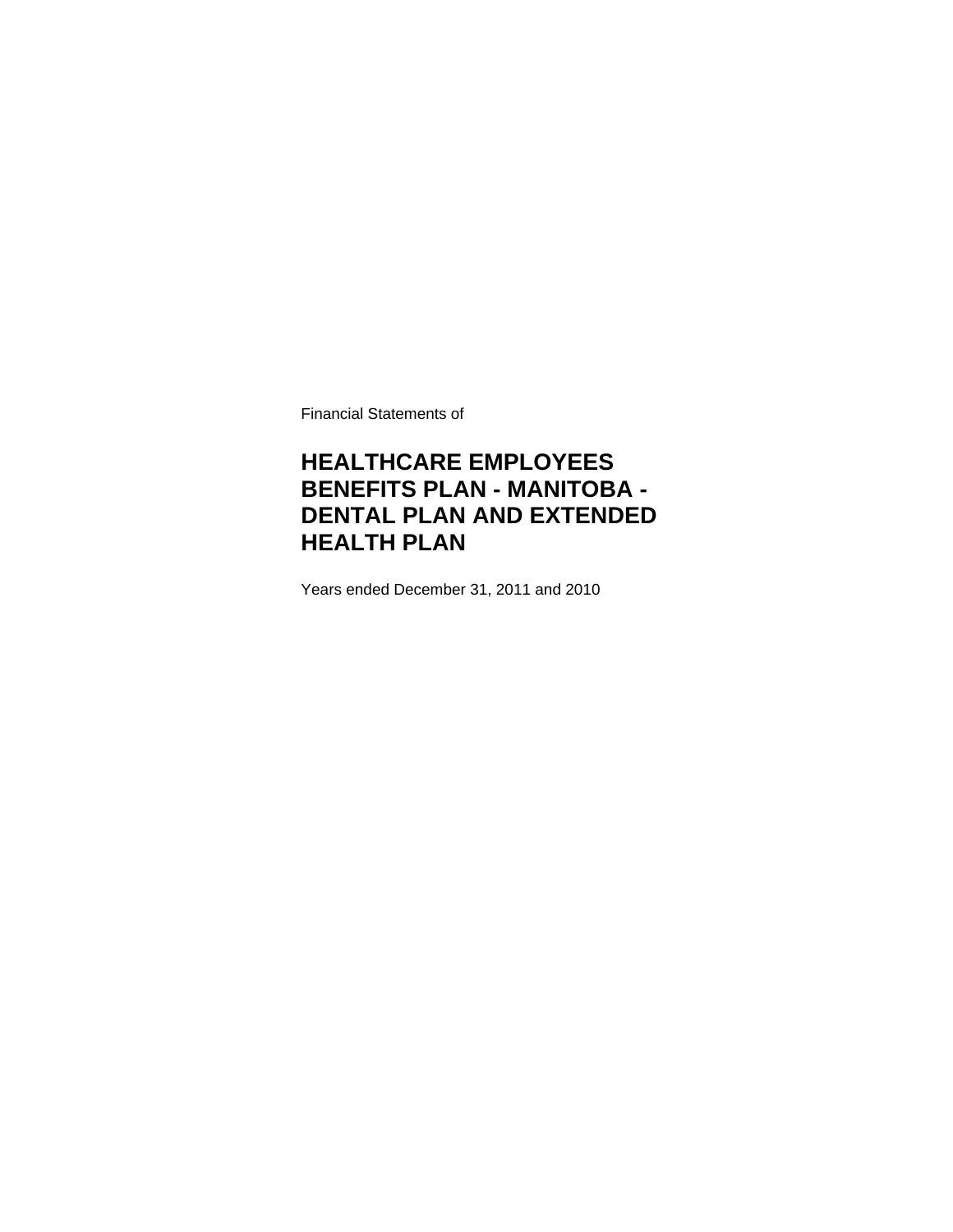

**KPMG LLP**<br> **Chartered Accountants**<br>
Chartered Accountants<br>
Tax (204) 957-0808 **Chartered Accountants**<br>Suite 2000 - One Lombard Place Winnipeg MB R3B 0X3 Canada

Internet www.kpmg.ca

### **INDEPENDENT AUDITORS' REPORT**

To the Board of Trustees of Healthcare Employees Benefits Plan - Manitoba - Dental Plan and Extended Health Plan

We have audited the accompanying financial statements of Healthcare Employees Benefits Plan - Manitoba - Dental Plan and Extended Health Plan, which comprise the statements of financial position as at December 31, 2011 and December 31, 2010, the statements of changes in net assets available for benefits for the years ended December 31, 2011 and December 31, 2010, and notes, comprising a summary of significant accounting policies and other explanatory information.

#### *Management's Responsibility for the Financial Statements*

Management is responsible for the preparation and fair presentation of these financial statements in accordance with Canadian accounting standards for pension plans, and for such internal control as management determines is necessary to enable the preparation of financial statements that are free from material misstatement, whether due to fraud or error.

#### *Auditors' Responsibility*

Our responsibility is to express an opinion on these financial statements based on our audits. We conducted our audits in accordance with Canadian generally accepted auditing standards. Those standards require that we comply with ethical requirements and plan and perform the audit to obtain reasonable assurance about whether the financial statements are free of material misstatement.

An audit involves performing procedures to obtain audit evidence about the amounts and disclosures in the financial statements. The procedures selected depend on our judgment, including the assessment of the risks of material misstatement of the financial statements, whether due to fraud or error. In making those risk assessments, we consider internal control relevant to the entity's preparation and fair presentation of the financial statements in order to design audit procedures that are appropriate in the circumstances, but not for the purpose of expressing an opinion on the effectiveness of the entity's internal control. An audit also includes evaluating the appropriateness of accounting policies used and the reasonableness of accounting estimates made by management, as well as evaluating the overall presentation of the financial statements.

We believe that the audit evidence we have obtained in our audits is sufficient and appropriate to provide a basis for our audit opinion.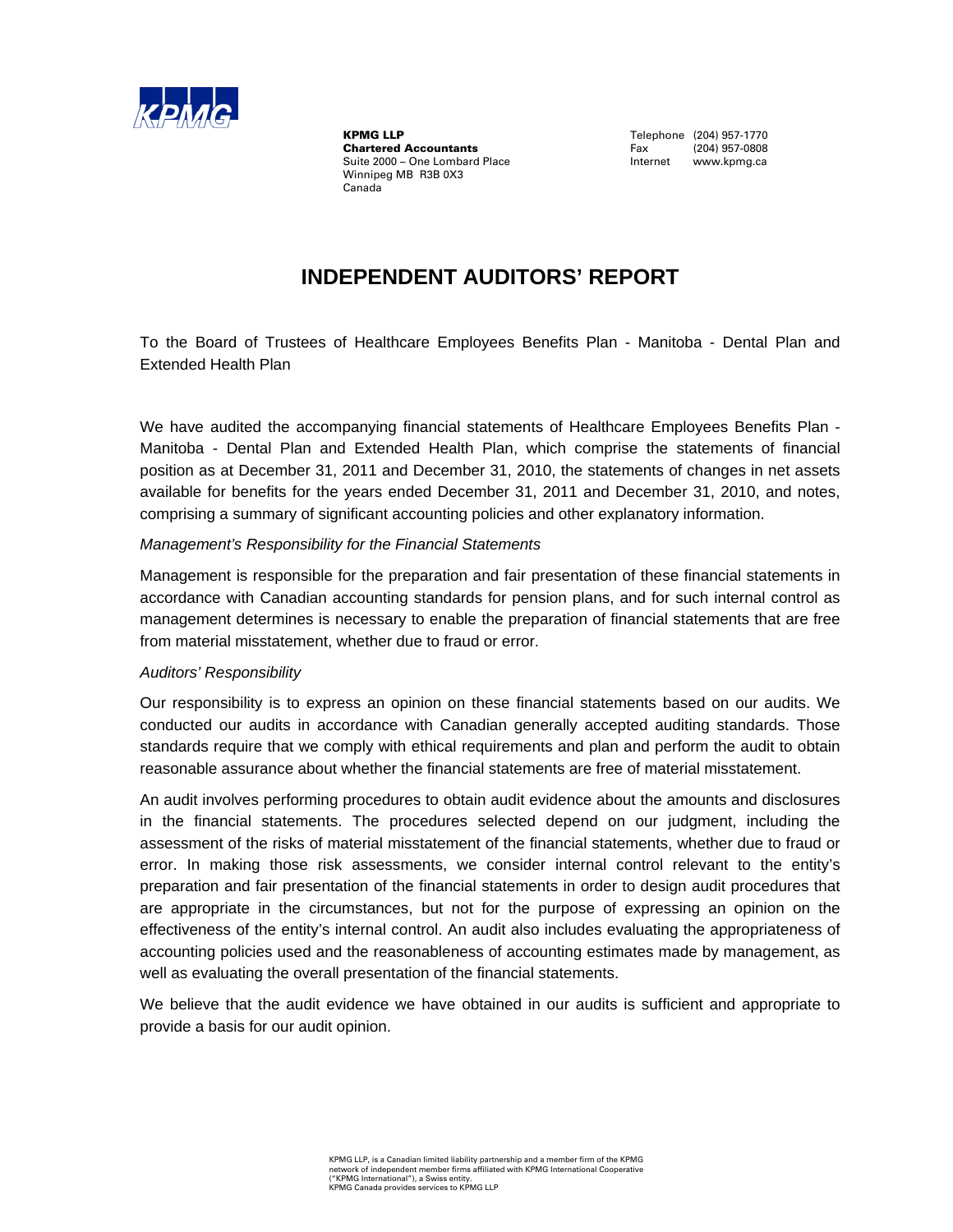

#### *Opinion*

In our opinion, the financial statements present fairly, in all material respects, the financial position of Healthcare Employees Benefits Plan - Manitoba - Dental Plan and Extended Health Plan as at December 31, 2011 and December 31, 2010, and its changes in net assets available for benefits for the years ended December 31, 2011 and December 31, 2010 in accordance with Canadian accounting standards for pension plans.

 $kPMS$   $\mu P$ 

Chartered Accountants

June 21, 2012

Winnipeg, Canada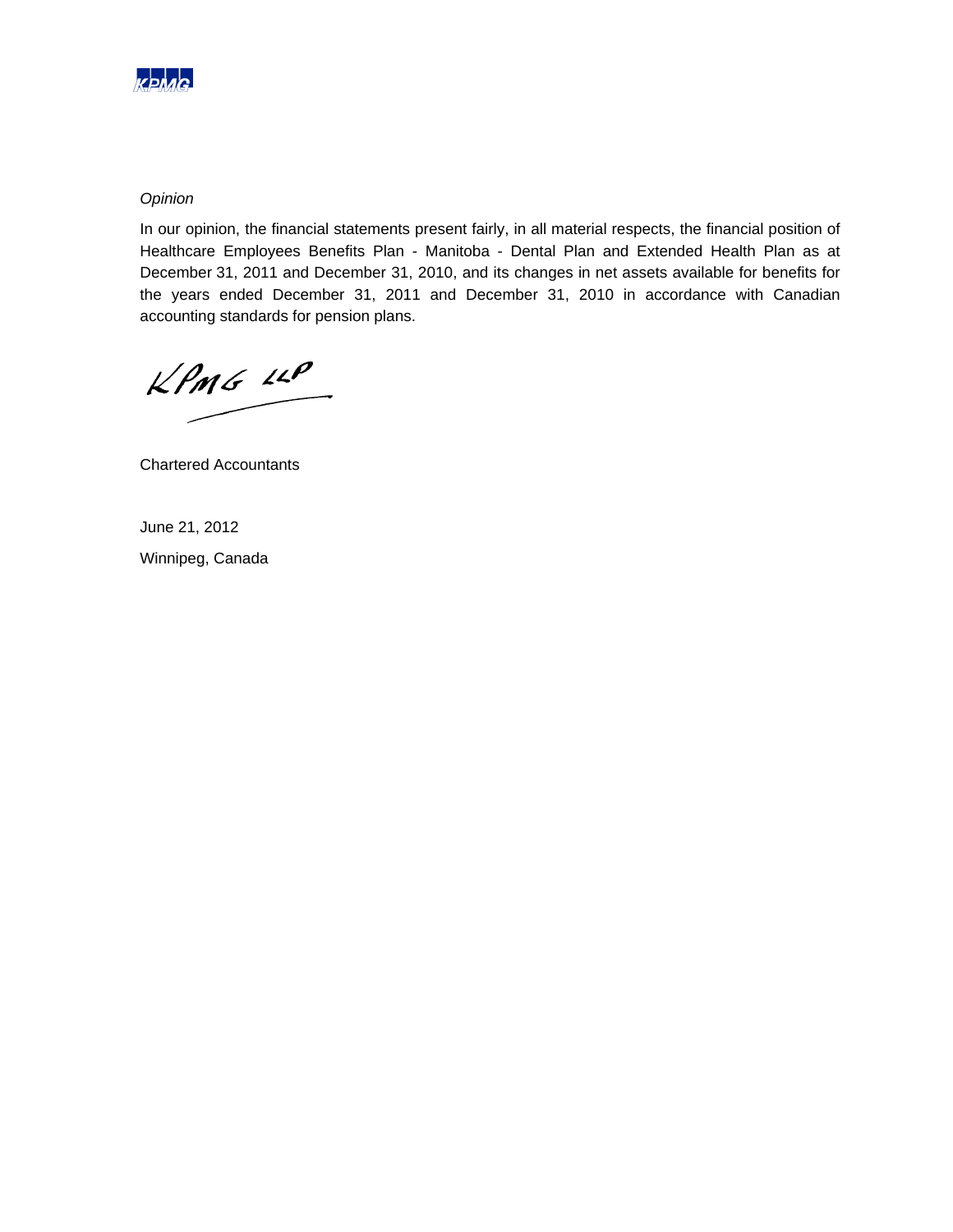**Statements of Financial Position** 

December 31, 2011 and 2010

|                                                                                             | 2011                              | 2010                              |
|---------------------------------------------------------------------------------------------|-----------------------------------|-----------------------------------|
| <b>Assets</b>                                                                               |                                   |                                   |
| Cash                                                                                        | S<br>624,435                      | S<br>445,264                      |
| <b>Premiums receivable</b>                                                                  | 3,518,788                         | 3,193,199                         |
| Receivable from Manitoba Blue Cross                                                         | 336,857                           | 390,783                           |
| <b>Prepaid expenses</b>                                                                     | 7,106                             | 6,135                             |
| Due from Manitoba Blue Cross (note 3):<br><b>Dental Plan</b><br><b>Extended Health Plan</b> | 903,785<br>15,836,205             | 1,642,148<br>11,159,995           |
| <b>Total assets</b>                                                                         | \$21,227,176                      | \$16,837,524                      |
| <b>Liabilities</b>                                                                          |                                   |                                   |
| Claims payable and accrued liabilities                                                      | \$4,054,732                       | 3,676,481<br>S.                   |
| Government remittances payable                                                              | 10,649                            | 12,145                            |
| Due to Healthcare Employees Pension Plan - Manitoba (note 10)                               | 128,126                           | 75,757                            |
| Obligations for IBNR (note 4):<br><b>Dental Plan</b><br><b>Extended Health Plan</b>         | 397,581<br>1,903,726<br>2,301,307 | 602,479<br>1,575,832<br>2,178,311 |
| <b>Total liabilities</b>                                                                    | 6,494,814                         | 5,942,694                         |
| Commitment (note 11)                                                                        |                                   |                                   |
| Net assets available for benefits (note 5)                                                  | \$14,732,362                      | \$10.894.830                      |

See accompanying notes to financial statements.

Approved by the Trustees:

10Cis  $D_t$ ion Chair ffeldt ge Vice-Chair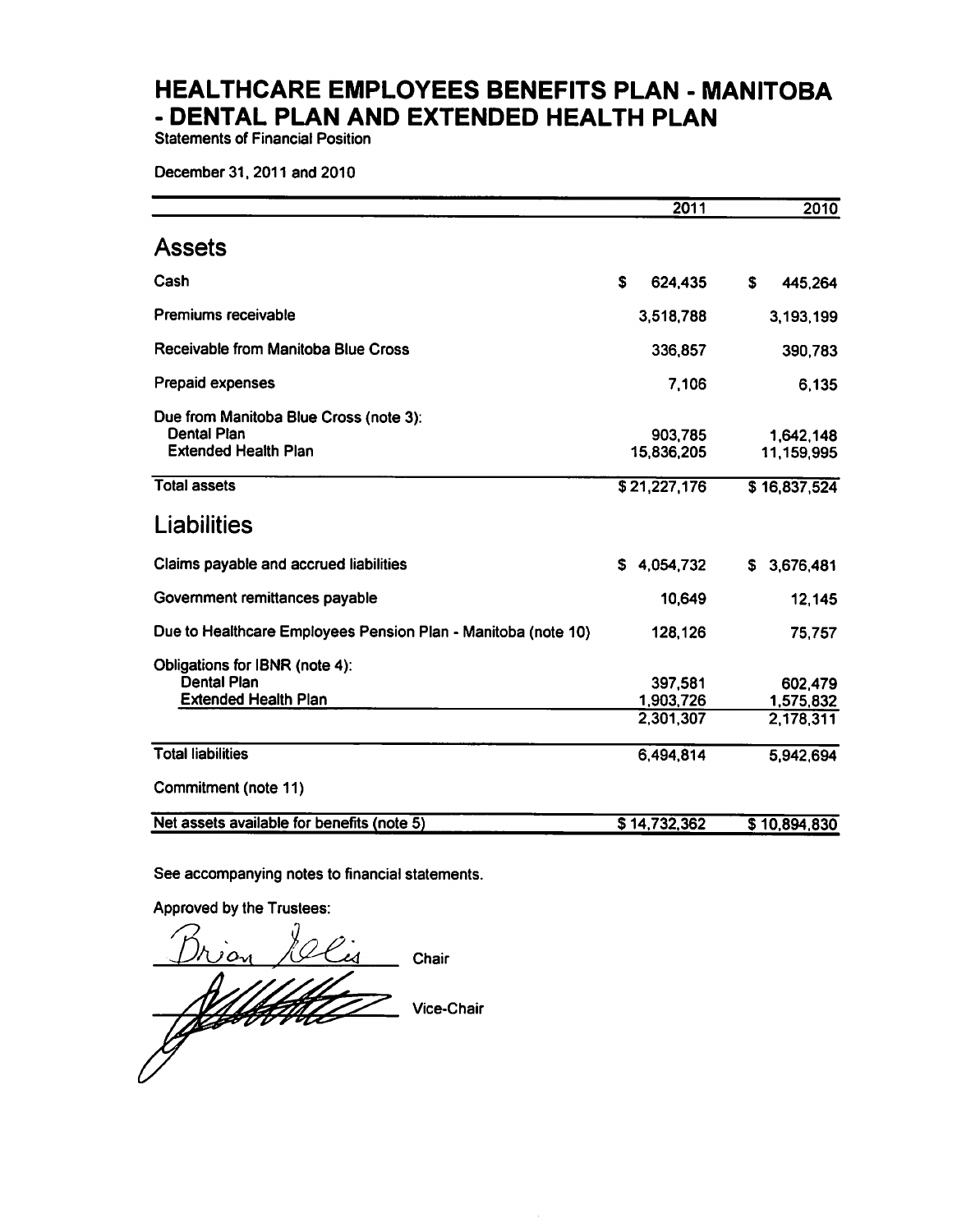Statements of Changes in Net Assets Available for Benefits

Years ended December 31, 2011 and 2010

|                                                                         | Dental Plan      | Extended<br><b>Health Plan</b> | 2011<br>Total   |    | 2010<br>Total |
|-------------------------------------------------------------------------|------------------|--------------------------------|-----------------|----|---------------|
| Increases:                                                              |                  |                                |                 |    |               |
| Premiums                                                                | \$19,788,562     | \$<br>29,012,307               | \$48,800,869    | \$ | 46,255,754    |
| Investment interest income                                              | 38,136           | 227,352                        | 265,488         |    | 150,040       |
|                                                                         | 19,826,698       | 29,239,659                     | 49,066,357      |    | 46,405,794    |
| Decreases:                                                              |                  |                                |                 |    |               |
| Claims incurred                                                         | 19,083,868       | 21,455,167                     | 40,539,035      |    | 38,584,102    |
| <b>Interest - Blue Cross</b><br>Administrative - HEBP                   | 4,621            |                                | 4,621           |    | 2,057         |
| (notes 6 and 10)                                                        | 517,950          | 755,908                        | 1,273,858       |    | 1,174,783     |
| Administrative - Blue Cross                                             | 954,193          | 1,287,309                      | 2,241,502       |    | 2,134,302     |
| Travel health insurance                                                 |                  |                                |                 |    |               |
| premiums                                                                |                  | 1,046,813                      | 1,046,813       |    | 1,007,992     |
|                                                                         | 20,560,632       | 24,545,197                     | 45,105,829      |    | 42,903,236    |
| Increase (decrease) in net assets<br>prior to change in obligations for |                  |                                |                 |    |               |
| <b>IBNR</b>                                                             | \$<br>(733, 934) | \$<br>4,694,462                | 3,960,528<br>\$ | \$ | 3,502,558     |
| Change in obligations for IBNR                                          | 204,898          | (327, 894)                     | (122, 996)      |    | 419,356       |
| Increase (decrease) in net assets<br>available for benefits             | \$<br>(529,036)  | \$<br>4,366,568                | 3,837,532<br>\$ | \$ | 3,921,914     |
| Net assets available for benefits,<br>beginning of year                 | 1,186,167        | 9,708,663                      | 10,894,830      |    | 6,972,916     |
| Net assets available for benefits,<br>end of year                       | \$<br>657,131    | \$14,075,231                   | \$14,732,362    | S  | 10,894,830    |

See accompanying notes to financial statements.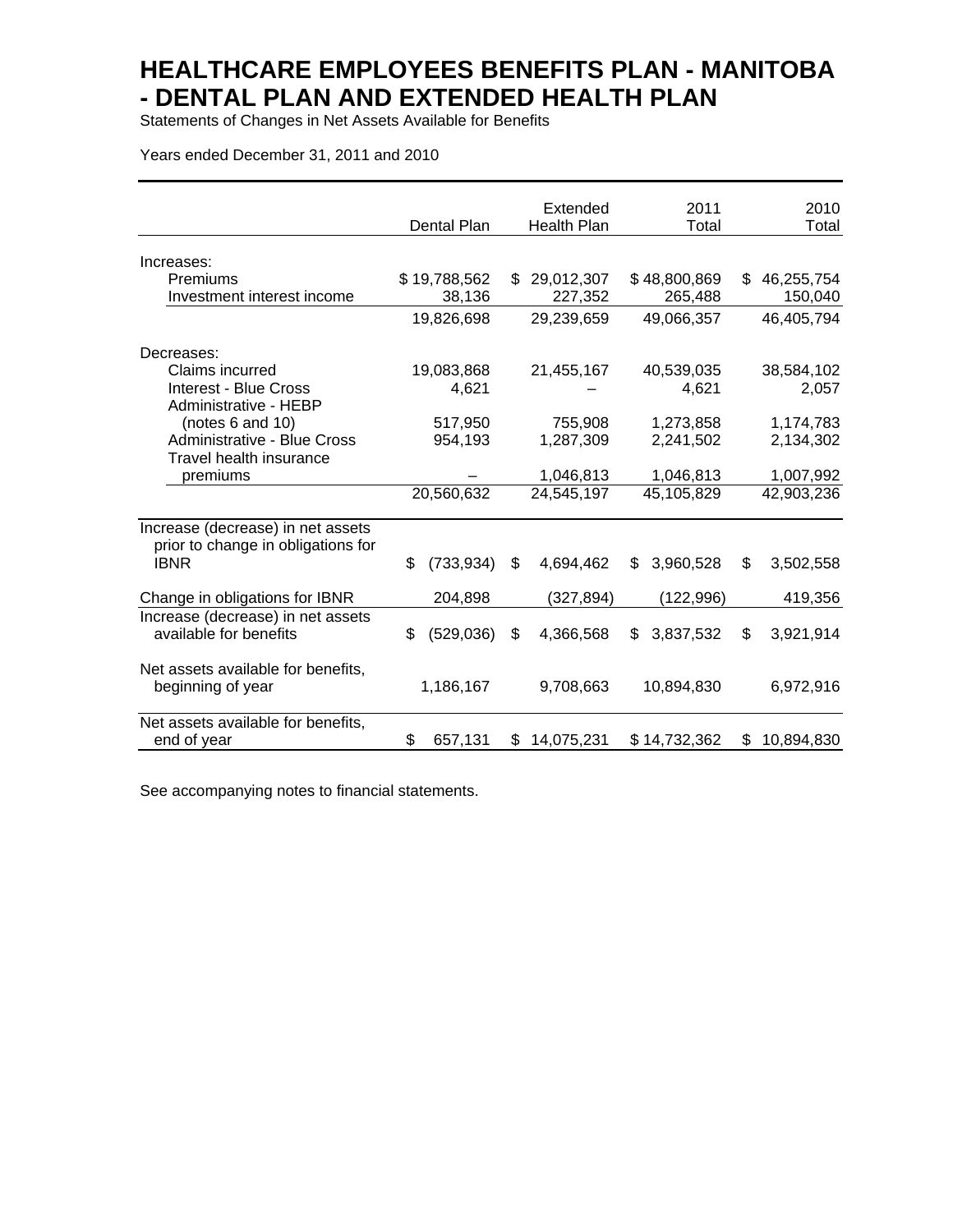Notes to Financial Statements

Years ended December 31, 2011 and 2010

#### **1. General and description of the Plans:**

The Healthcare Employees Benefits Plan - Manitoba (HEBP) is a jointly trusteed, not-for-profit organization which includes the dental plan and extended health plan (the Plans) for healthcare employees in Manitoba.

The Plans are registered as health and welfare trusts under the *Income Tax Act* and are not subject to income taxes*.*

The dental plan and extended health plan provide dental coverage and health benefits to participating active employees. They also include a retiree plan with basic - ambulance/semiprivate plan and an enhanced health plan. Claims administration and adjudication for these plans is provided by Manitoba Blue Cross. The Plans are on a self-insured budgeted administrative services only basis (BASO).

### **2. Significant accounting policies:**

(a) Basis of presentation:

The Plans adopted Canadian accounting standards for pension plans on January 1, 2011 with a transition date of January 1, 2010. Canadian accounting standards for pension plans requires the Plans, in selecting or changing accounting policies that do not relate to their investment portfolio or pension obligations, to comply on a consistent basis with either International Financial Reporting Standards (IFRS) or Canadian accounting standards for private enterprises (ASPE). The Plans have chosen to comply on a consistent basis with ASPE. In accordance with these standards, the statement of net assets is replaced by the statement of financial position. There were no adjustments to previously reported amounts as a result of implementing these changes.

These financial statements are prepared on a going concern basis and present the aggregate financial position of the Plans as a separate financial reporting entity, independent of the participating employers and members. Only the assets and obligations to members eligible to participate in the Plans have been included in these financial statements. These financial statements do not portray the funding requirements of the Plans or the benefit security of the individual plan members.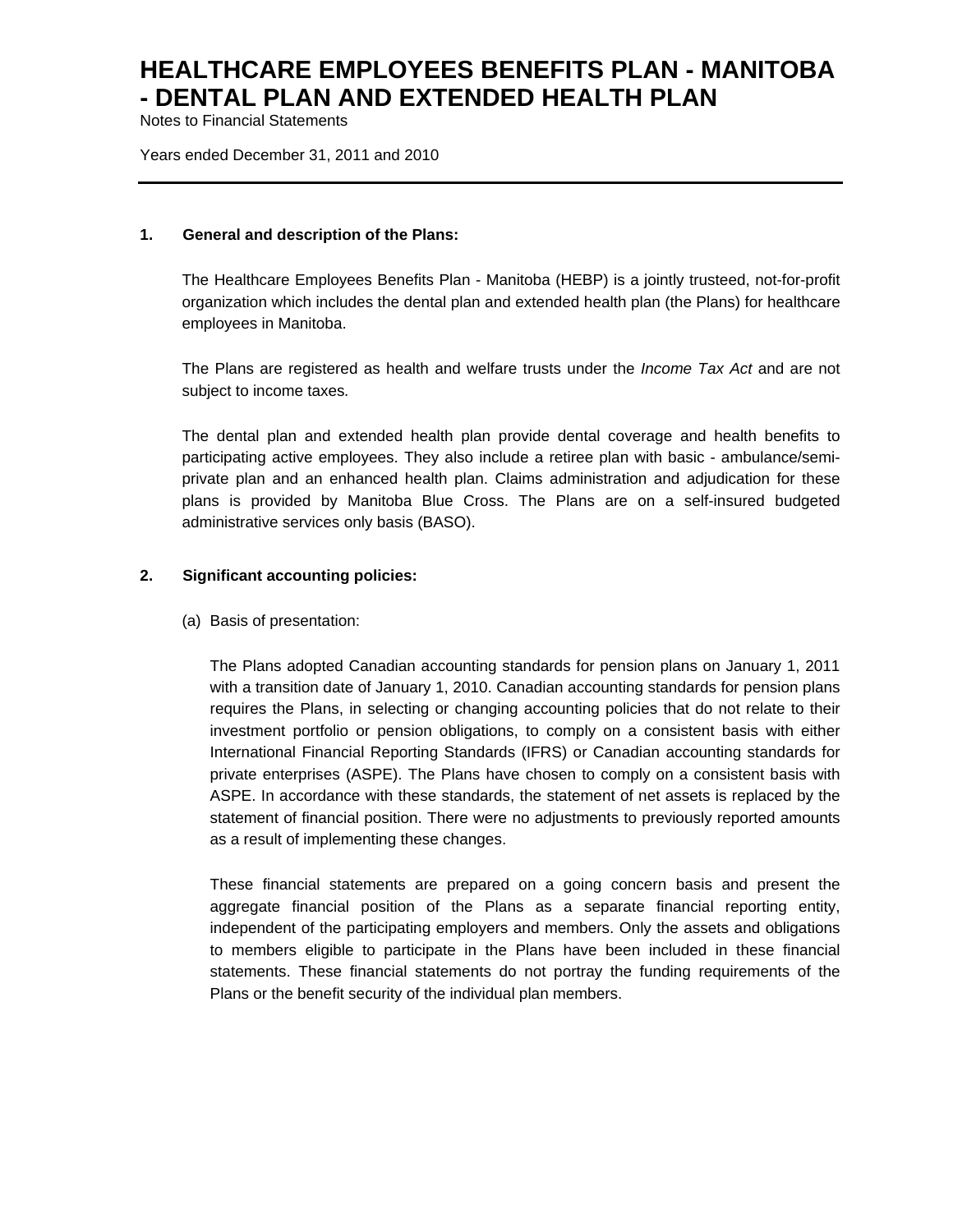Notes to Financial Statements (continued)

Years ended December 31, 2011 and 2010

### **2. Significant accounting policies (continued):**

(b) Financial instruments:

Financial instruments are recorded at fair value on initial recognition. Cash and investments, if any, are subsequently measured at fair value. All other financial instruments are subsequently measured at cost or amortized cost, unless management has elected to carry the instruments at fair value. The Plans have elected not to carry any such financial instruments at fair value.

Transaction costs incurred on the acquisition of financial instruments measured subsequently at fair value are expensed as incurred. All other financial instruments are adjusted by transaction costs incurred on acquisition and financing costs. These costs are amortized using the straight-line method.

(c) Premiums:

Premiums recorded in the statement of changes in net assets available for benefits include the employees' and employers' share of the premiums required for dental and extended health coverage. Premiums are recorded on an accrual basis.

(d) Claims:

Claims are recorded in the period in which they are paid or payable. Any claims not paid at fiscal year-end are reflected in claims payable and accrued liabilities.

(e) Use of estimates:

The preparation of financial statements requires management to make estimates and assumptions that affect the reported amounts of assets and liabilities, the disclosure of contingent assets and liabilities at the date of the financial statements and the reported amounts of increases and decreases in net assets available for benefits during the year. Actual results could differ from those estimates.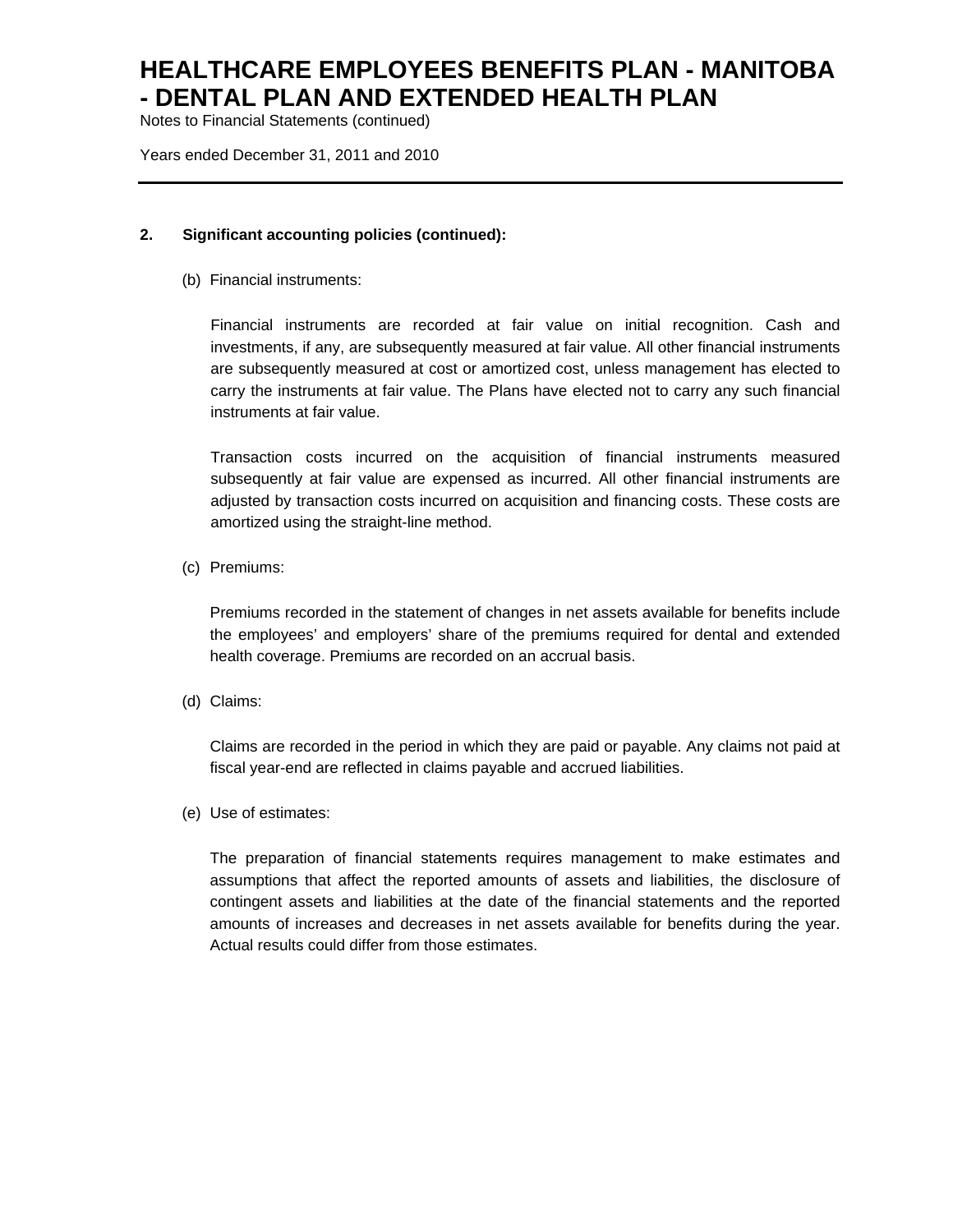Notes to Financial Statements (continued)

Years ended December 31, 2011 and 2010

### **3. Due from Manitoba Blue Cross:**

The amounts due from Manitoba Blue Cross are funds held by Manitoba Blue Cross to fund the Plans' obligations for IBNR, which are fully funded, and the claims fluctuation reserves, which are partially funded as disclosed in note 5. In addition, the amounts due from Manitoba Blue Cross include accumulated annual experience gains (losses) in the Dental Plan and Extended Health Plan.

Interest was earned on the amounts due from Manitoba Blue Cross ranging from 1.10 percent to 1.69 percent (2010 - 0.40 percent to 1.43 percent).

### **4. Obligations for incurred but not reported (IBNR):**

The obligations for IBNR are estimates of claims which have been incurred but not reported at the date of the financial statements. The obligations are based on a study of claims during the fiscal year and are specific to the type of benefits provided.

For the year ended December 31, 2010, Manitoba Blue Cross amended its calculation used to estimate the obligations for IBNR. As a result of this change, the obligation for IBNR decreased by \$696,980 as at December 31, 2010.

### **5. Net assets available for benefits:**

The Board of Trustees has approved the establishment of claims fluctuation reserves (CFR) from the net assets available for benefits. The target reserve for the Dental Plan has been established at an amount equal to 10 percent of the current year's premiums for the Dental Plan and is not fully funded.

The Extended Health Plan consists of the Active and Retired plans. The target reserve for each of these plans has been established at an amount equal to 15 percent of the current year's premiums. The Active plan has fully funded reserves while the Retired plans are not fully funded.

The following net assets available for benefits have been restricted for CFR:

|                                            | 2011                 | 2010                     |
|--------------------------------------------|----------------------|--------------------------|
| Dental Plan<br><b>Extended Health Plan</b> | 492.728<br>4.194.825 | \$1,103,814<br>4,027,370 |
|                                            | \$4,687,553          | \$5,131,184              |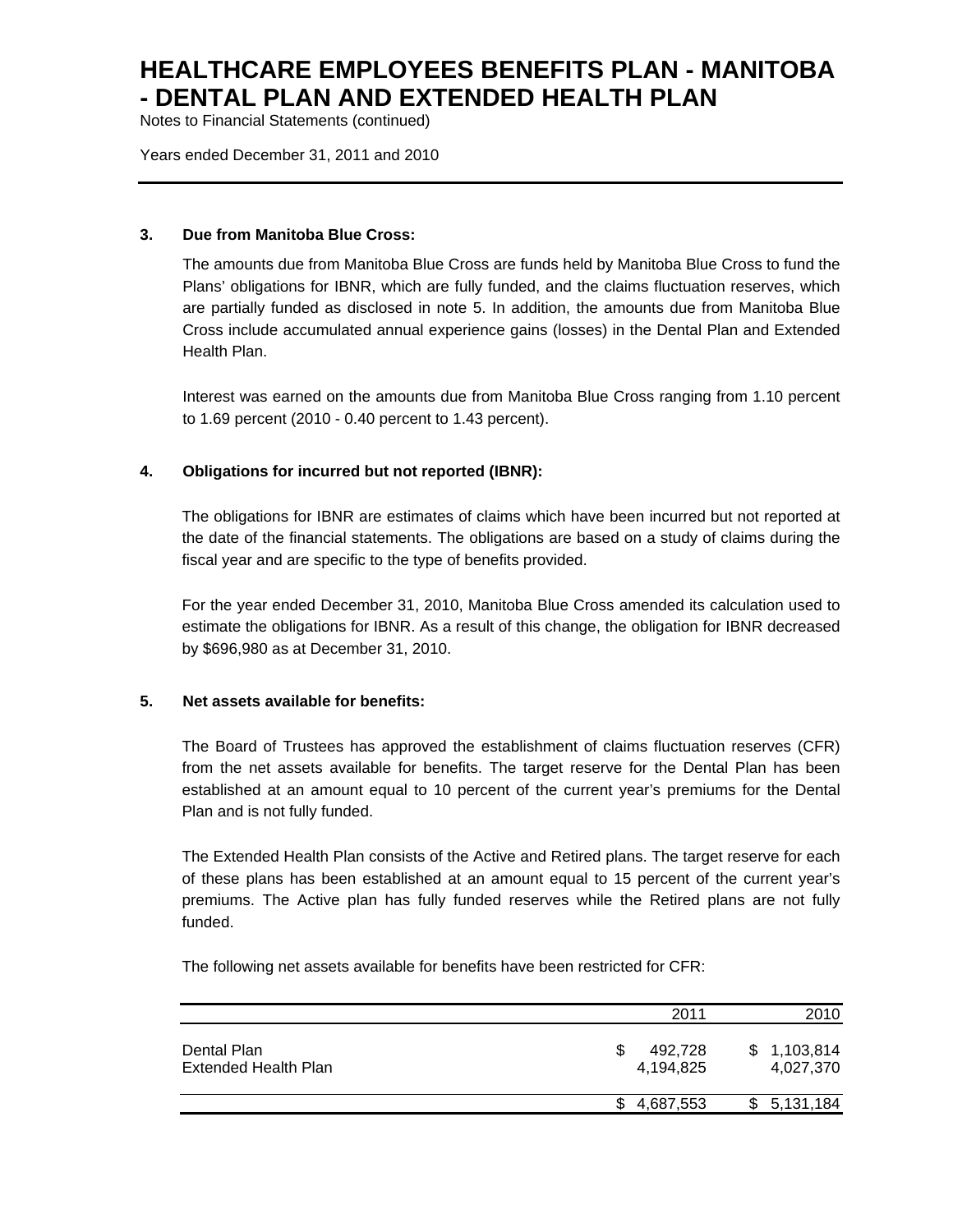Notes to Financial Statements (continued)

Years ended December 31, 2011 and 2010

#### **6. Administrative expenses:**

|                             | Dental  | Extended           | 2011            | 2010           |
|-----------------------------|---------|--------------------|-----------------|----------------|
|                             | Plan    | <b>Health Plan</b> | Total           | Total          |
|                             |         |                    |                 |                |
| Salaries and benefits<br>\$ | 411,225 | 602,904<br>S       | 1,014,129<br>S  | 925,129<br>S   |
| Trustee and custodial fees  | 3,870   | 5,804              | 9,674           | 10,274         |
| Audit fees                  | 2,242   | 3,288              | 5,530           | 4,141          |
| Legal fees                  | 130     | 191                | 321             | 1,468          |
| Other                       | 100,483 | 143.721            | 244.204         | 233,771        |
| \$                          | 517,950 | \$<br>755,908      | 1,273,858<br>\$ | 1,174,783<br>S |
|                             |         |                    |                 |                |

### **7. Capital management:**

The main objective of the Plans is to sustain a certain level of net assets in order to meet the obligations of the Plans. Increases in net assets are a direct result of investment income generated by the Plans and premiums paid into the Plans by eligible employees and by the employers. The main use of net assets is for payment of claims of eligible members of the Plans.

#### **8. Risk management:**

(a) Market risk:

Management of the Plans believe they are not exposed to any market risks including interest rate, currency and other price risk in relation to the Plans' financial instruments.

(b) Credit risk:

Credit risk associated with premiums and other receivables is minimized due to their nature. Premiums are collected from participating members through the payroll process. No provision for doubtful premiums and other receivables has been recorded in either 2011 or 2010.

(c) Liquidity risk:

Liquidity risk is the possibility that financial assets of the Plans cannot be readily converted into cash when required. Liquidity risk is managed through premiums received being held by Manitoba Blue Cross on behalf of the Plans to fund the Plans' obligations. The Plans' claims payable and accrued liabilities and due to HEPP have contracted maturities of less than one year.